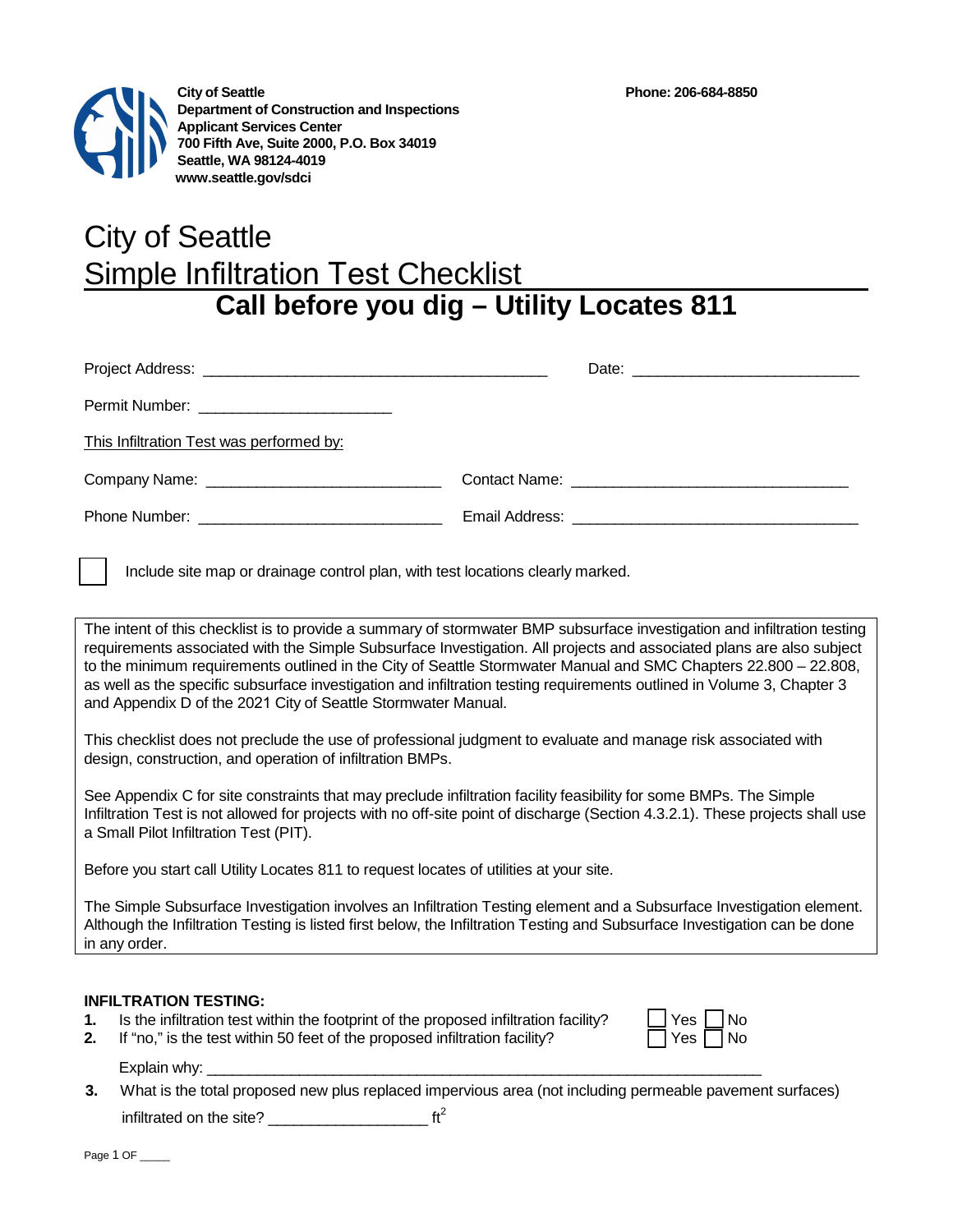#### **4.** Date and time of test(s):

- *If performed November through March, one test is required.*
- *If performed April through October, two tests are required.*
	- o *Tests must be in the same hole within 2-days.*
	- o *The beginning of each test must be spaced 24-hours apart.*
- **5.** Dig an infiltration test hole at least 2-feet deep, measured from the proposed finished grade, and 2-feet across. It is recommended that the test hole depth be at the bottom of the facility to provide the best design information. (Note: this hole is separate from the hole in Step 11below)
- **6.** Diameter of test hole (2-foot minimum): \_\_\_\_\_\_\_\_\_\_
- **7.** Depth of test hole (2-foot minimum): The state of the state of the state of the state of the state of the state of the state of the state of the state of the state of the state of the state of the state of the state o
- **8.** Describe soil type and texture (e.g., sand, clay, gravel.):

# **9. Pre-soak period**

- **a)** Add water to the 12-inch mark. (Measure depth using a ruler, scale, or tape measure).
- **b)** Stabilize water depth for a minimum of 30-minutes by adding water until the depth is maintained at a minimum of 12 inches, then move on to step c.
- **c)** Stop adding water, then record the number of inches the water has fallen in 1 hour: \_\_\_\_\_\_\_\_\_\_\_\_\_ inches
- **d)** Record the number of inches the water has fallen from hour 1 to hour 2:\_\_\_\_\_\_\_\_\_\_\_\_\_ inches
- **e)** What is the smaller of the two numbers in row 9c and 9d above? (check only one box below)
	- $\bigcirc$  > 3-inches (Use Table 1 below 15-minute intervals.)
	- $\Box$  Between 1-inch and 3-inches (Use Table 2 below  $-$  30-minute intervals.)
	- $\odot$  < 1-inch (Use Table 3 below 60-minute intervals.)

This is your "testing period".

# **10. Testing period**

Based on the answer to 9e above, use either Table 1, 2 or 3 on the Results and Certification page to record your data and:

- **a)** Refill the hole to the 12-inch mark.
- $\Box$  b) Immediately record the time and depth of water in the appropriate table below.
- **c)** Based on your time interval (answer to 9e above):
	- $\checkmark$  Record the time and depth of water in the hole at the specified intervals.
	- $\checkmark$  Complete the table by recording six measurements (in addition to the starting depth).
	- $\checkmark$  If the hole empties prior to the six measurements, refill to the 12-inch mark and continue recording until you have completed the table.

**d)** Using the depth of water recorded at each interval, calculate the infiltration rate and record the results:

- Table 1: Infiltration Rate = Change in depth between each interval x 4
- Table 2: Infiltration Rate = Change in depth between each interval x 2
- Table 3: Infiltration Rate = Change in depth between each interval x 1

**e)** If performed April through October, repeat steps 9 and 10 in the same hole 24 hours after the beginning of the first infiltration test and record the results in the Infiltration Test #2 Result tables.

#### **SUBSURFACE INVESTIGATION:**

- **11.** Dig a hole to the depth required per Table 5 below (2-feet below proposed facility in the wet season and 3-feet below the proposed facility in the dry season) and approximately 5-feet from the proposed infiltration facility. (See the footnote at the end of Table 5 – depth is measured from the bottom of the proposed infiltration facility.)
- **12.** Record total depth of hole from surrounding ground surface: \_\_\_\_\_\_\_\_\_\_\_ feet
- **13.** While digging the hole, did you:
	- **a)** Hit hard pan? (i.e. hardened soil that is like concrete)  $\Box$  Yes  $\Box$  No **b)** Encounter standing water or seepage in the hole?  $\Box$  Yes  $\Box$  No
- **14.** If you answered "yes" to either (13a) or (13b), infiltration is not feasible for this site. Test is finished.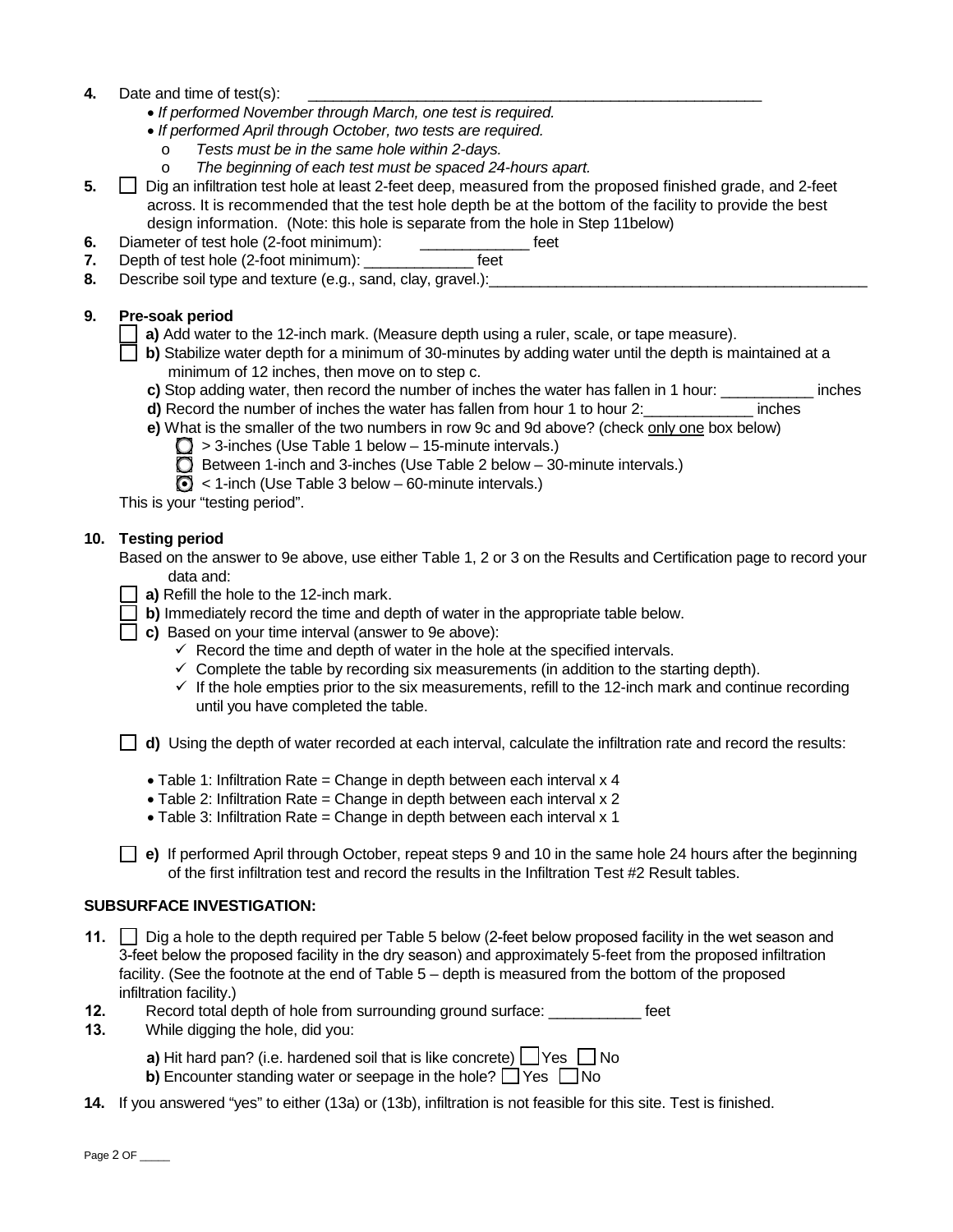# **INFILTRATION TEST RESULTS AND CERTIFICATION**

# **Infiltration Test #1 Results**

| Table 1 (15-min) |          |                     |  |
|------------------|----------|---------------------|--|
| <b>Time</b>      | Depth of | <b>Infiltration</b> |  |
| $(15-min)$       | Water    | Rate                |  |
|                  | (inches) | (in/hr)             |  |
|                  | 12       |                     |  |
|                  |          |                     |  |
|                  |          |                     |  |
|                  |          |                     |  |
|                  |          |                     |  |
|                  |          |                     |  |
|                  |          |                     |  |

|      | Table 1 (15-min) |                     |              | Table 2 (30-min)  |                     |              | Table 3 (60-min) |          |
|------|------------------|---------------------|--------------|-------------------|---------------------|--------------|------------------|----------|
| ۱e   | Depth of         | <b>Infiltration</b> | Time         | Depth of          | <b>Infiltration</b> | <b>Time</b>  | Depth of         | Infiltra |
| nin) | Water            | Rate                | $(30 - min)$ | Water             | Rate                | $(60 - min)$ | Water            | Rat      |
|      | (inches)         | (in/hr)             |              | (inches)          | (in/hr)             |              | (inches)         | (in/h    |
|      | 12               | ---                 |              | $12 \overline{ }$ | ---                 |              | 12               | $---$    |
|      |                  |                     |              |                   |                     |              |                  |          |
|      |                  |                     |              |                   |                     |              |                  |          |
|      |                  |                     |              |                   |                     |              |                  |          |
|      |                  |                     |              |                   |                     |              |                  |          |
|      |                  |                     |              |                   |                     |              |                  |          |
|      |                  |                     |              |                   |                     |              |                  |          |

| Table 3 (60-min) |          |                     |  |  |
|------------------|----------|---------------------|--|--|
| <b>Time</b>      | Depth of | <b>Infiltration</b> |  |  |
| $(60 - min)$     | Water    | Rate                |  |  |
|                  | (inches) | (in/hr)             |  |  |
|                  | 12       |                     |  |  |
|                  |          |                     |  |  |
|                  |          |                     |  |  |
|                  |          |                     |  |  |
|                  |          |                     |  |  |
|                  |          |                     |  |  |
|                  |          |                     |  |  |

**Infiltration Test #2 Results** (Required if performed April through October – see step 4 above)

| Table 1 (15-min) |          |                     |  |  |  |
|------------------|----------|---------------------|--|--|--|
| <b>Time</b>      | Depth of | <b>Infiltration</b> |  |  |  |
| $(15-min)$       | Water    | Rate                |  |  |  |
|                  | (inches) | (in/hr)             |  |  |  |
|                  | 12       |                     |  |  |  |
|                  |          |                     |  |  |  |
|                  |          |                     |  |  |  |
|                  |          |                     |  |  |  |
|                  |          |                     |  |  |  |
|                  |          |                     |  |  |  |
|                  |          |                     |  |  |  |

|            | Table 1 (15-min)              |                                 | Table 2 (30-min) |                      |                               | Table 3 (60-min)                       |  |                      |                               |                          |
|------------|-------------------------------|---------------------------------|------------------|----------------------|-------------------------------|----------------------------------------|--|----------------------|-------------------------------|--------------------------|
| ۱e<br>nin) | Depth of<br>Water<br>(inches) | Infiltration<br>Rate<br>(in/hr) |                  | Time<br>$(30 - min)$ | Depth of<br>Water<br>(inches) | <b>Infiltration</b><br>Rate<br>(in/hr) |  | Time<br>$(60 - min)$ | Depth of<br>Water<br>(inches) | Infiltra<br>Rat<br>(in/h |
|            | 12                            | ---                             |                  |                      | 12                            | ---                                    |  |                      | 12                            | $---$                    |
|            |                               |                                 |                  |                      |                               |                                        |  |                      |                               |                          |
|            |                               |                                 |                  |                      |                               |                                        |  |                      |                               |                          |
|            |                               |                                 |                  |                      |                               |                                        |  |                      |                               |                          |
|            |                               |                                 |                  |                      |                               |                                        |  |                      |                               |                          |
|            |                               |                                 |                  |                      |                               |                                        |  |                      |                               |                          |
|            |                               |                                 |                  |                      |                               |                                        |  |                      |                               |                          |

| Table 3 (60-min) |          |                     |  |  |
|------------------|----------|---------------------|--|--|
| <b>Time</b>      | Depth of | <b>Infiltration</b> |  |  |
| $(60 - min)$     | Water    | Rate                |  |  |
|                  | (inches) | (in/hr)             |  |  |
|                  | 12       |                     |  |  |
|                  |          |                     |  |  |
|                  |          |                     |  |  |
|                  |          |                     |  |  |
|                  |          |                     |  |  |
|                  |          |                     |  |  |
|                  |          |                     |  |  |

The lowest infiltration rate from the tables above = \_\_\_\_\_\_\_\_\_\_\_\_\_\_\_in/hr (Measured infiltration rate)

• *If the lowest measured infiltration rate is less than the minimum rate associated with an infiltration BMP (see Table 4 below), that BMP cannot be used.*

• *If the measured infiltration rate is less than all minimum infiltration rates for infiltration BMPs, no further investigation is required.*

Design infiltration rate = Measured infiltration rate x 0.5 = \_\_\_\_\_\_\_\_\_\_\_\_\_\_\_\_\_in/hr

#### **SIGNATURES ARE REQUIRED**

I certify that I have followed the procedures outlined in this document to determine the infiltration BMP feasibility and infiltration rate.

## *Infiltration Test performed by:*

Print Name \_\_\_\_\_\_\_\_\_\_\_\_\_\_\_\_\_\_\_\_\_\_\_\_\_\_\_\_\_\_\_\_\_\_\_\_\_\_

Signature \_\_\_\_\_\_\_\_\_\_\_\_\_\_\_\_\_\_\_\_\_\_\_\_\_\_\_\_\_\_\_\_\_\_\_\_\_\_\_ Date\_\_\_\_\_\_\_\_\_\_\_\_\_\_\_\_\_\_\_\_\_\_\_\_\_\_\_\_\_\_\_\_\_\_

# *Subsurface Investigation performed by:*

Print Name \_\_\_\_\_\_\_\_\_\_\_\_\_\_\_\_\_\_\_\_\_\_\_\_\_\_\_\_\_\_\_\_\_\_\_\_\_\_

| $\sim$<br>וכ<br>.<br>________ | .<br>$ -$ |
|-------------------------------|-----------|
|                               |           |